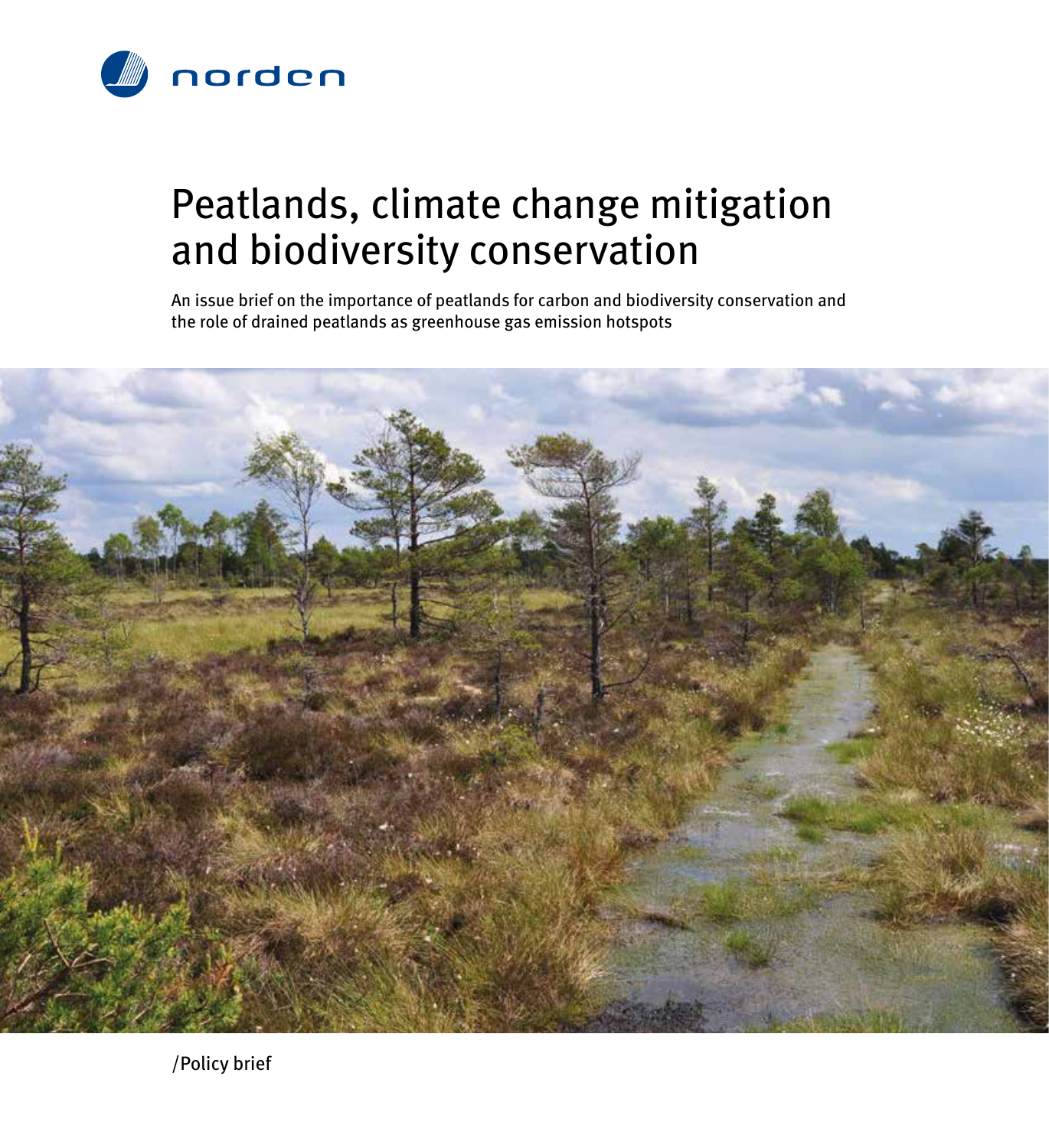#### **Peatlands, climate change mitigation and biodiversity conservation**

An issue brief on the importance of peatlands for carbon and biodiversity conservation and the role of drained peatlands as greenhouse gas emission hotspots

ISBN 978-92-893-4168-4 (PRINT) ISBN 978-92-893-4169-1 (PDF) http://dx.doi.org/10.6027/ANP2015-727 ANP 2015:727 © Nordic Council of Ministers 2015 Author: Hans Joosten Layout: Gitte Wejnold Cover photo: Store Mosse, Sweden, Hans Joosten All photos: Hans Joosten Print: Rosendahls-Schultz Grafisk Copies: 50 Typeface: Meta LF Paper: Munken Polar

Printed in Denmark

www.norden.org/nordpub

#### **Nordic co-operation**

*Nordic co-operation* is one of the world's most extensive forms of regional collaboration, involving Denmark, Finland, Iceland, Norway, Sweden, and the Faroe Islands, Greenland, and Åland.

*Nordic co-operation* has firm traditions in politics, the economy, and culture. It plays an important role in European and international collaboration, and aims at creating a strong Nordic community in a strong Europe.

*Nordic co-operation* seeks to safeguard Nordic and regional interests and principles in the global community. Common Nordic values help the region solidify its position as one of the world's most innovative and competitive.

**Nordic Council of Ministers** Ved Stranden 18 DK-1061 Copenhagen K Telefon (+45) 3396 0200

**www.norden.org**

*This working paper has been published with financial support from the Nordic Council of Ministers. However, the contents of this working paper do not necessarily reflect the views, policies or recommendations of the Nordic Council of Ministers.*

# Peatlands, climate change mitigation and biodiversity conservation

An issue brief on the importance of peatlands for carbon and biodiversity conservation and the role of drained peatlands as greenhouse gas emission hotspots

Policy brief

#### Hans Joosten

*Institute of Botany and Landscape Ecology Ernst-Moritz-Arndt-University of Greifswald, Germany Partner in the Greifswald Mire Centre*

Funded by the Climate and Air Pollution Group (KOL) and the Terrestrial Ecosystem Group (TEG) under the Nordic Council of Ministers

*This issue brief targets policy- and decision-makers in the Nordic Baltic countries and around the world dealing with climate change mitigation and wetland conservation as well as the interested general public. The brief is based on the report 'Peatlands and climate in a Ramsar context: a Nordic-Baltic perspective' in which all supporting figures and references can be found.*









ERNST MORITZ ARNDT UNIVERSITÄT GREIFSWALD

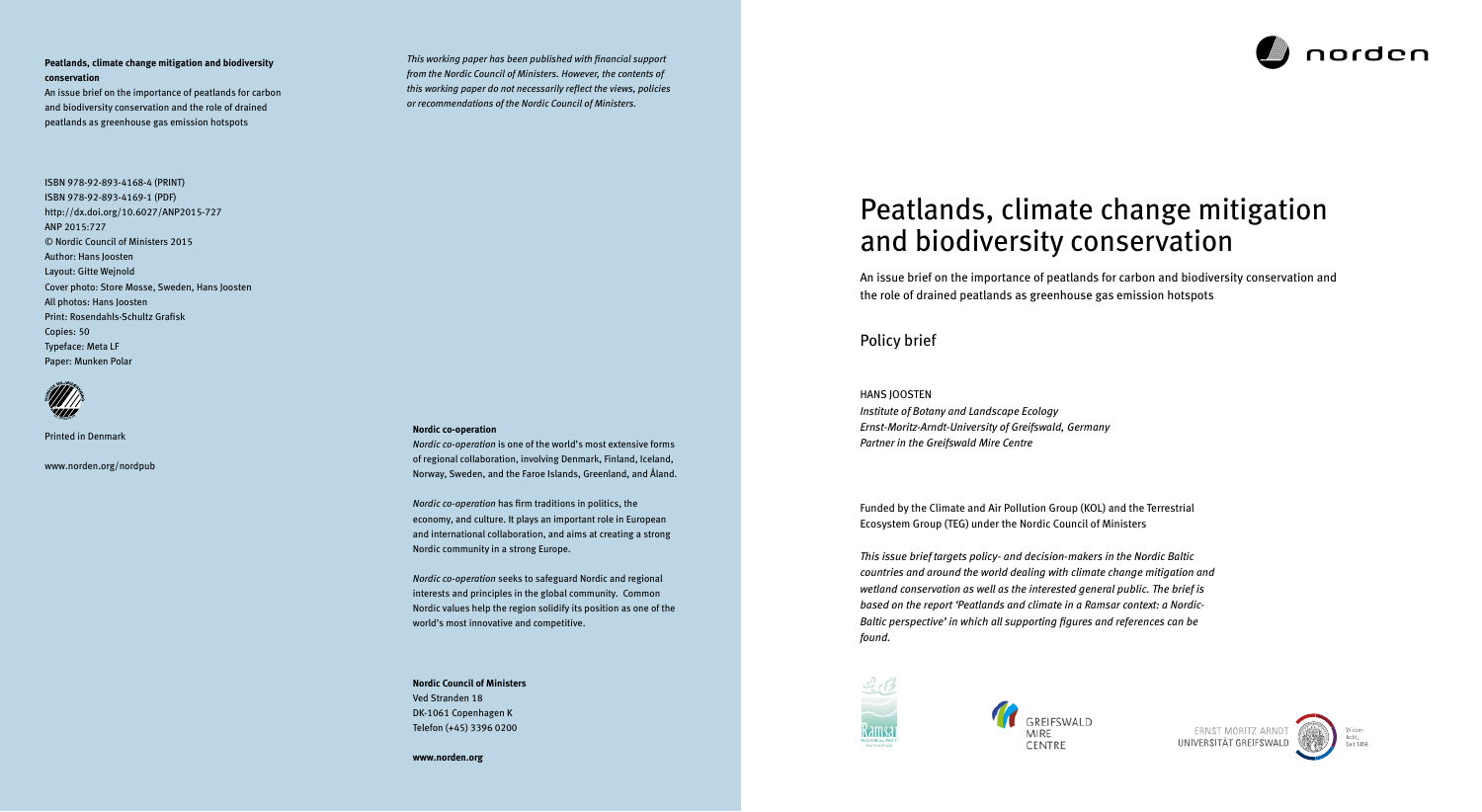### Key messages and the commendations of the commendations of the commendations of the commendations of the commendations of the commendations of the commendations of the commendations of the commendations of the commendation



• Develop and implement – where applicable –

- Identify priorities for peatland rewetting by assessing peatland distribution, drainage status, actual emissions and identifying biodiversity conservation hotspots.
- • Formulate success criteria and develop adequate indicators of successful peatland rewetting.
- Set up good practice demonstration projects, e.g. as Ramsar sites, to raise public awareness, share expertise and innovation, and develop management guidance.
- Strengthen links between science and policy to ensure that policy objectives are data based, clear and quantifiable.
- Increase commitments to conserving and rewetting peatlands.
- adequate support and direct funding mechanisms for changing drained peatland use to paludicultures (wet agriculture and forestry).
- Avoid and abolish perverse subsidies and regulations which drive peatland damage and destruction, and develop stronger regulatory mechanisms.
- Communicate the societal benefits of wet (both pristine and rewetted) peatlands in terms of ecosystem services and the costs arising from
- damaged peatlands.
- Promote the role of peatlands rewetting and
- restoration in reaching national and international
- policy targets, especially for climate regulation, water
- quality and biodiversity conservation.
- Peatlands (lands with peat at the surface) are highly space-effective carbon stocks: they cover only 3% of the land, but contain more carbon than the entire forest biomass of the world.
- When peatlands are drained, the hitherto well preserved carbon and nitrogen are released as greenhouse gases to the atmosphere and as nitrate to the surface water.
- • Worldwide 15% of the peatlands have been drained, but these drained peatlands (on 0.4% of the land area) are responsible for 5% of the global anthropogenic CO<sub>2</sub> emissions.
- • Further environmental problems associated with peatland drainage include loss of capacity for water purification, flood control and the provision of habitat for specialized biodiversity. One of the gravest – but least recognized – problems is subsidence, i.e. the loss of height. Subsidence leads all over the world to drainage problems, salt intrusion in coastal peatlands and eventually to the loss of productive land.
- The Nordic and Baltic States contain also in global perspective - a large extent of peatland and a wide diversity of peat accumulating ecosystems (mires).
- Almost half (45%) of the peatland area in the Nordic and Baltic States have been drained and emit almost 80 megatons of CO $_{_2}$  annually, i.e. 25% of the total CO $_{_2}$ emissions of these countries.
- In Iceland and Latvia the peatland  $CO_2$ -emissions are twice as large as the total emissions from all other sources combined (excl. land use), in Estonia, Lithuania and Finland 50%, in Sweden and Norway 25 and 15% respectively. Only in Denmark (and Greenland) the peatland emissions lay below 10% of the total other CO $_2^{\vphantom{\dagger}}$ -emissions. Peatlands may thus play a vital role in national climate change mitigation policies.
- A substantial reduction of emissions can be achieved by rewetting. The net greenhouse gas emissions from rewetted peatlands are low compared to the previous drained situation.
- Rewetting of drained peatlands is consistent with a wide variety of Nordic and Baltic policy agreements.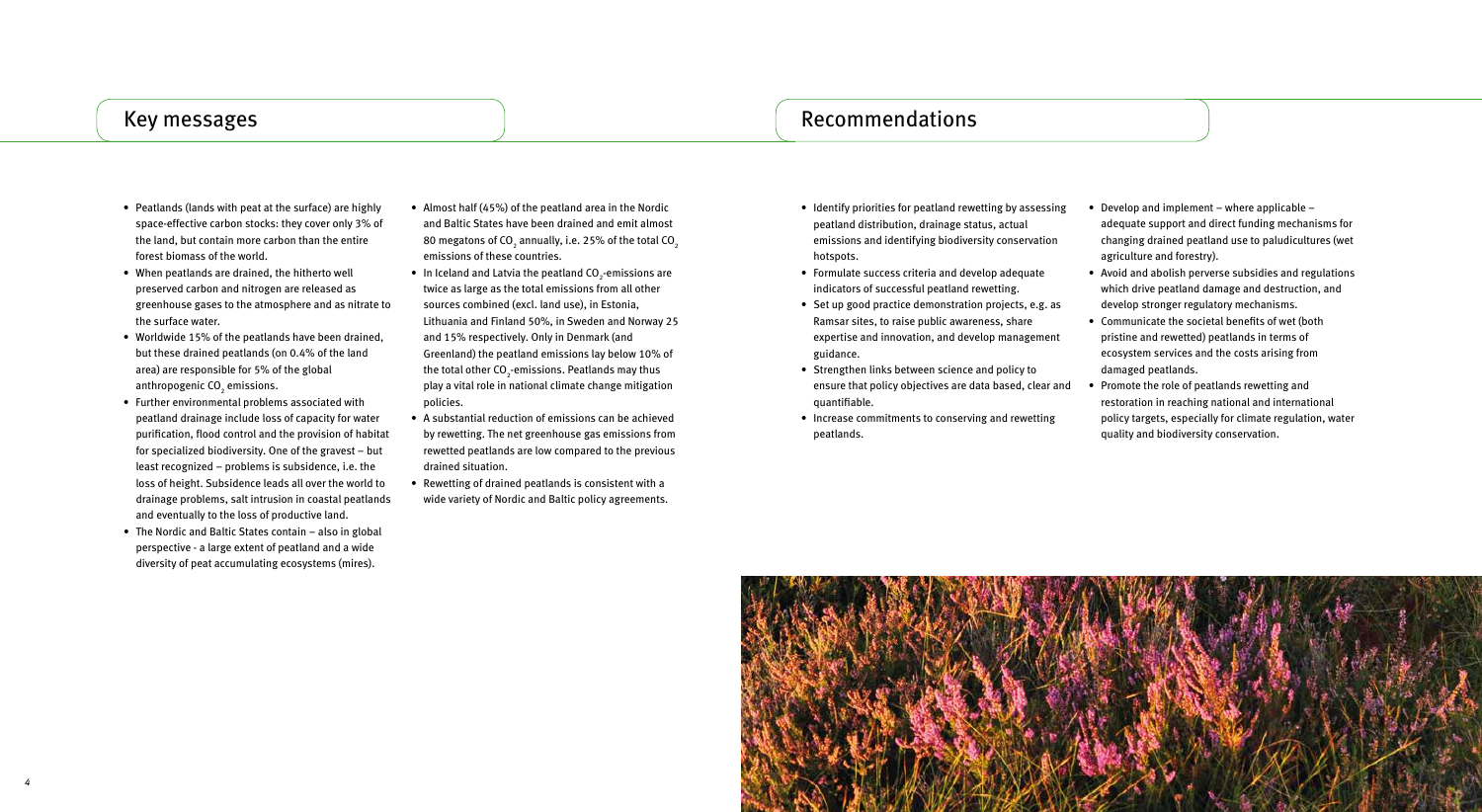## Peatlands, climate change mitigation and biodiversity conservation

*7*

The purpose of this issue brief is to draw attention to greenhouse gas emissions from drained peatlands and to the opportunities for climate change mitigation by peatland rewetting.

Peatlands constitute – in the Nordic and Baltic States and beyond – an important part of the landscape, but their role in national greenhouse emissions is still insufficiently recognized.

#### **Why bother about peatlands?**

Peatlands are wetlands where permanently waterlogged conditions prevent the complete decomposition of dead plant material. In peatlands thick layers of carbon rich peat has accumulated over thousands of years. Peatlands contain thus disproportionally much carbon: in the boreal zone seven times, in the tropics even 10 times more per hectare than ecosystems on mineral soil. Peatlands are the most space-effective stocks of organic carbon on the planet: although they cover only 3% of the land, they contain more carbon than the entire forest biomass of the world.

When peatlands are drained, oxygen enters the peat, breaks it down, and the hitherto well-preserved carbon and nitrogen are released as greenhouse gases to the atmosphere and as nitrate to the surface water. Worldwide only 15% of the peatlands have been drained  $(= 0.4\%$  of the land area), but these drained peatlands are responsible for 5% of all global anthropogenic CO<sub>2</sub> emissions.

Next to emissions, drainage disrupts other peatland ecosystem services, such as water purification, flood control and the provision of habitat for specialized biodiversity. One of the largest – but least recognized – problems is subsidence. Drained peatlands lose 1-2 cm of height per year, in the tropics even 5-7 cm. Subsidence leads all over the world to increasing drainage problems, salt intrusion in coastal peatlands and eventually to the loss of productive land. While the sea level is rising, the peatlands are being bogged down…

#### **Northern peatland diversity and climate**

As peat only accumulates in areas of excess moisture, the distribution of peatlands strongly depends on climate. In the (sub-) arctic zone, peat accumulation is restricted by low temperatures and the very short growing season. In the boreal zone, where temperatures are higher but evaporation is limited by the long winter cold, peat covers extensive areas. In the warmer temperate zone, peat is found in oceanic regions with more precipitation as well as in basins that attract groundwater from the surroundings. Climate thus governs where peat may occur, but rainfall and

Some etymologists relate 'Suomi', the native name of Finland (~fenland…), to 'suo', the Finnish word for 'peaty wetland' and link the word 'Baltic' to an old word for swamp (cf. Lithuanian 'bala', Russian 'болото'). But these interpretations are contested. However, whatever the origin of these names may be, peatlands contribute substantially to the identity of the Nordic and Baltic countries.

temperature and their seasonal variability determine the diversity of mires, i.e. of peat accumulating ecosystems.

Arctic polygon mires with their typical reticulate pattern of underlying ice wedges are restricted to areas of continuous permafrost with little precipitation. In Europe they only occur on Svalbard, Novaya Zemlya and in the Russian Nenets Autonomous Okrug.

In the Subarctic, peatlands induce the formation of permafrost and permafrost is largely confined to peatlands. Dry peatmoss vegetation and peat have excellent insulating properties, which delay the thawing of ice during summer. As a result, permafrost-underlain peat plateau mires develop, or on sites with plentiful water, also peat covered ice mounds of several meters height, the so called palsas.

In more continental parts of the boreal zone peatlands show a distinct striped surface patterning. In the north, string-flark (or aapa) mires dominate, whereas concentric and excentric raised bogs are restricted to more southern regions. The maritime parts of the boreal zone are characterised by mild winters, cool summers and plentiful precipitation, resulting in the formation of blanket bogs. Further south the raised bogs of the temperate zone are



found. With increasing summer evapotranspiration, only groundwater supply can guarantee the necessary water surplus and a wide variety of fen mires prevails.

*Palsa mire in Dovrefell, Norway*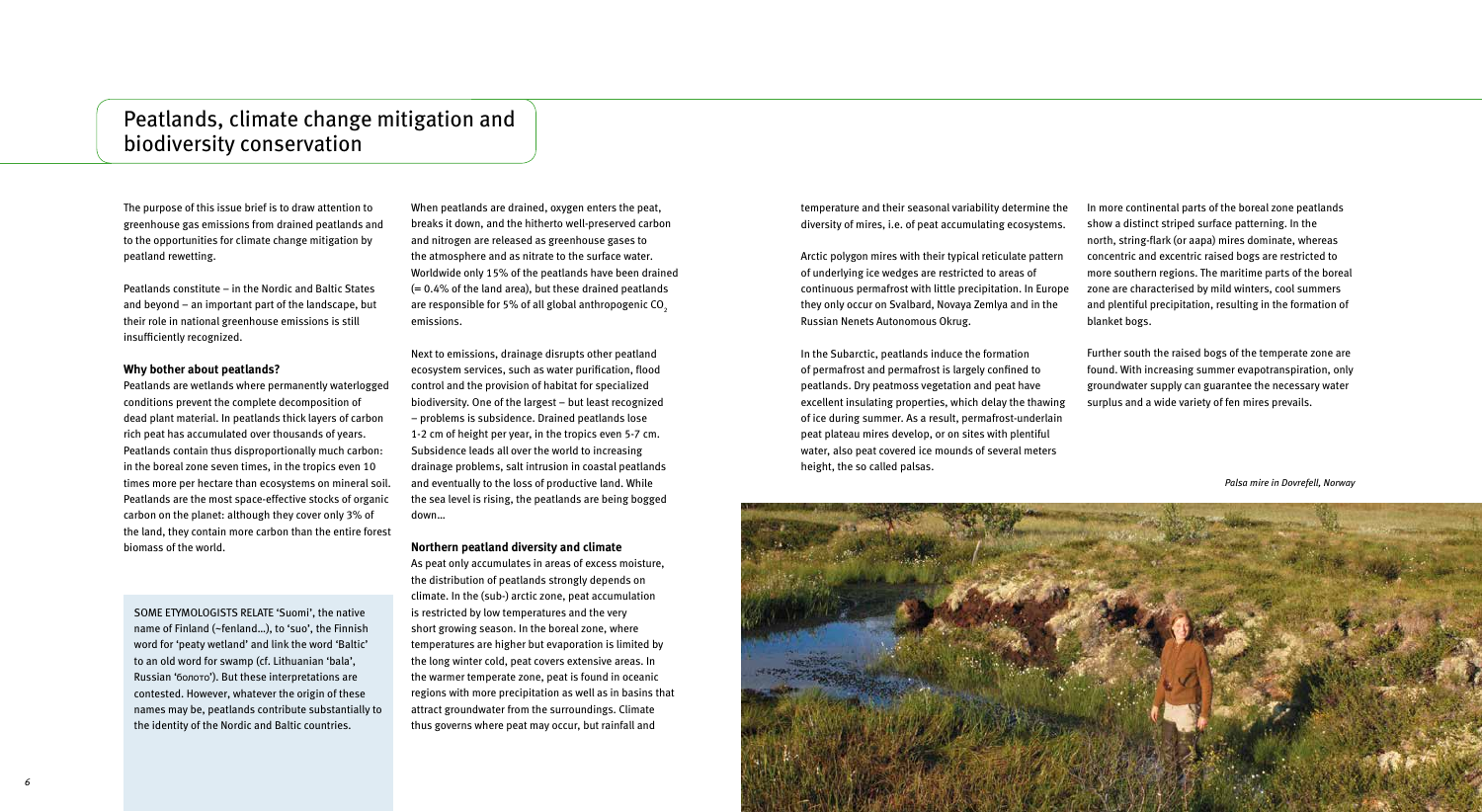#### **Land use in peatlands**

Not only peatland occurrence and mire types are controlled by climate, but also land use. Human impact on (sub) arctic peatlands is restricted to hunting and gathering, reindeer grazing and infrastructure (roads, pipelines). Historically many boreal mires were mown and grazed for low-intensity agriculture; currently the peatlands are used for forestry and peat extraction. Large areas in the boreal zone, especially in the warmer parts, and in the temperate zone have been drained for arable and grassland agriculture and for peat mining.

Peatlands play an important role in global climate regulation. In all terrestrial ecosystems plants convert atmospheric CO $_{_2}$  into plant biomass that after death

#### **Peatlands and climate regulation**

rapidly decays. In peatlands, however, the dead biomass soon arrives in a permanently waterlogged, oxygen-poor environment, where decay is very slow and where the dead plants accumulate as peat.

Peat accumulation depends on the delicate balance between production and decay. The long-term carbon balance of natural peatlands is positive but carbon sequestration shows considerable year-to-year variability including short-term negative rates. In fact natural peatlands are rather close to the tipping point between carbon source and sink, making them sensitive to major climate change and human impact. Worldwide, undrained peatlands (>3 million km2) presently sequester up to 100 Megaton of carbon per year.

Since the onset of the Holocene, almost 12,000 years ago, peatlands have withdrawn enormous amounts of  $\mathrm{CO}_2^{}$  from the atmosphere and stored it as peat. Some scientists consider carbon sequestration in peatlands as a major cause of decreasing atmospheric carbon dioxide (CO<sub>2</sub>) concentrations and as an important contribution to the start of ice ages.

CH $_{\textrm{\tiny{A}}}$ , but also results in emissions of CO $_{\textrm{\tiny{2}}}$  and the very strong greenhouse gas  $\text{N}_2\text{O}$ . These emissions continue as long as the peatland remains drained. In addition, large amounts of CH $_{_4}$  are emitted from the drainage ditches, which also carry dissolved organic carbon (DOC) out of the peatland. The dissolved organic carbon is then largely decomposed off-site and emitted as CO<sub>2</sub>. Emissions from peatlands generally increase with deeper drainage and warmer climates.

Under the wet conditions necessary for peat formation, part of the dead plant material is decomposed in the absence of oxygen, resulting in the emission of methane (CH $_{\scriptscriptstyle 4}$ ). Natural peatlands are thus a major global source of CH<sub>4</sub>. Methane is a much stronger greenhouse gas than CO<sub>2</sub> but has only a short atmospheric residence time (12 years).

When taking a short-term perspective, natural peatlands appear to have hardly any effect on the climate because the climate cooling of sequestered CO $_2$  is annihilated by the climate warming effect of emitted CH $_{\textrm{\tiny{4}}}$ . As, however, the CH $_{\textrm{\tiny{4}}}$  is rapidly removed from the atmosphere by oxidation, whereas atmospheric CO $_2$  continues to be absorbed, the world's peatlands effectively cool the climate on the longer run.

Greenhouse gas fluxes from peatlands are influenced by a wide range of interrelated physical, chemical and biological processes, with water table being the single most important factor.

#### **Climate impacts of peatland drainage**

Conventional land use on peat soils involves drainage. Drainage leads to aeration which stops the emission of

Currently 65 million ha of the global peatland area are degraded, largely as a result of drainage. Peat oxidation from this area is responsible for  $1,150$  Gigaton of CO<sub>2</sub> emissions per year. When peat fires are included, the global emissions from peatlands are likely twice as high, representing 5% of the total anthropogenic CO<sub>2</sub>emissions.





*Peatland drained for agriculture in Iceland*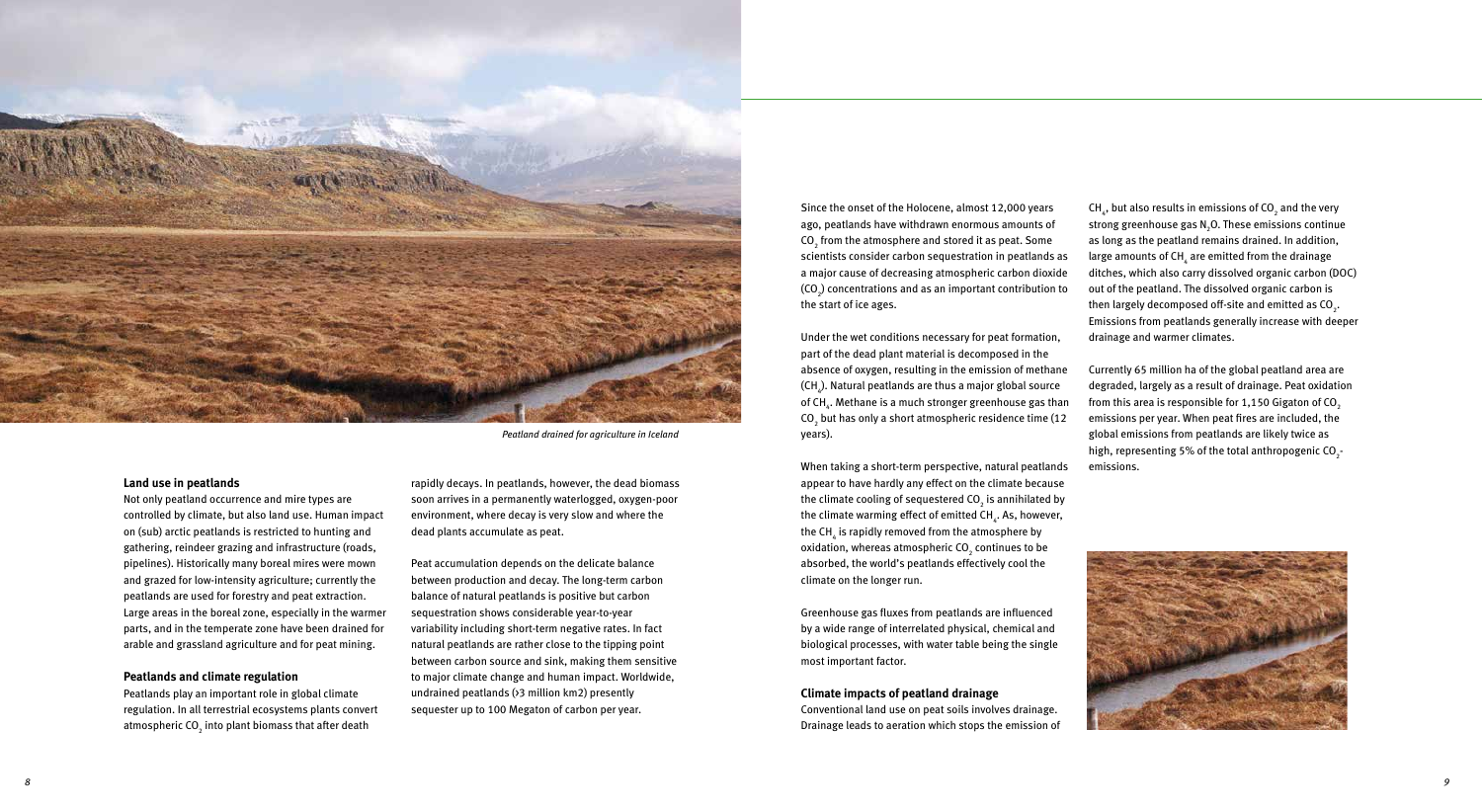

| Peatland drainage and national emissions |  |  |  |  |
|------------------------------------------|--|--|--|--|
|------------------------------------------|--|--|--|--|

The Nordic and Baltic States Denmark with Greenland, Finland, Norway, Sweden, Estonia, Latvia and Lithuania hold together almost 250,000 km<sup>2</sup> of peatland, i.e. 6% of the global extent.

In Europe, agriculture on drained peat soils is responsible for a large part of the total greenhouse gas emissions from agriculture. In fact in all European countries in which peat soils constitute more than 3% of the agricultural land area, these peat soils are responsible for the majority (>50%) of greenhouse gas emissions associated with agricultural land use. Almost half (45%) of the peatland area in the Nordic and

Together the degraded peatlands in the Nordic and Baltic States emit almost 80 megatons of CO<sub>2</sub> annually, i.e. 25% of the total CO<sub>2</sub> emissions of these countries.

Baltic countries have been drained. This value is high compared to the percentage of peatlands drained in the entire World (c. 16%), but lower than the total of Europe (almost 60%). The somewhat more positive picture compared to Europe is, however, attributable to only two countries, Norway and Sweden, in which less than 20% of the peatland area has been drained. All other countries (excl. Greenland where the total peatland area is too small to influence the statistics) have 2/3 or more of their peatlands area drained.



*Net CO2 emissions from organic soils (as a percentage of the total emissions from agricultural soils, X-axis) vs. area of organic soils under agriculture (as a percentage of the total area under agriculture, Y-axis) in selected European countries (In blue Nordic and Baltic states). The dashed line depicts the 1:1 ratio. Emission percentages can be above 100% because some countries claim to have (large) sinks in mineral soil croplands and particularly grasslands. CH: Switzerland, DE: Germany, DK: Denmark, EE: Estonia, FI: Finland, IS: Iceland, LT: Lithuania, LV: Latvia, NL: Netherlands, NO: Norway, PL: Poland, RU: Russia, SE: Sweden, UA: Ukraine*

> *1) without Land Use, Land Use Change and Forestry (LULUCF) 2) excl. Greenland*

> > *Drained grasslands on peat in the temperate zone emit 29 t CO2 -eq ha-1yr-1, equivalent to driving 145,000 km in a middle-class car*

| emissions (Mt CO2 yr <sup>1</sup> ) |         |           |  |  |  |
|-------------------------------------|---------|-----------|--|--|--|
| ıl <sup>1)</sup>                    | d. peat | $d/c$ (%) |  |  |  |
| 8                                   | 8.04    | 47.1      |  |  |  |
| 3                                   | 13.53   | 182.0     |  |  |  |
| 4                                   | 7.70    | 51.9      |  |  |  |
| 0                                   | 20.68   | 40.8      |  |  |  |
| 1                                   | 10.58   | 23.1      |  |  |  |
| 0                                   | 8.00    | 15.2      |  |  |  |
| 2                                   | 7.66    | 230.4     |  |  |  |
| 0                                   | 3.17    | 8.3       |  |  |  |
| 0                                   | 0.00    | 0.3       |  |  |  |
| $\overline{c}$                      | 77.79   | 33.8      |  |  |  |

|                       | peatland/organic soil (km <sup>2</sup> ) |            | CO <sub>2</sub> emissions (Mt CO <sub>2</sub> yr <sup>1</sup> ) |                          |         |           |
|-----------------------|------------------------------------------|------------|-----------------------------------------------------------------|--------------------------|---------|-----------|
|                       | a. total                                 | b. drained | $b/a$ (%)                                                       | $c.$ total <sup>1)</sup> | d. peat | $d/c$ (%) |
| Estonia               | 9,150                                    | 6,619      | 72.3                                                            | 17.08                    | 8.04    | 47.1      |
| Latvia                | 11,143                                   | 7,978      | 71.6                                                            | 7.43                     | 13.53   | 182.0     |
| Lithuania             | 6,460                                    | 4,679      | 72.4                                                            | 14.84                    | 7.70    | 51.9      |
| Finland               | 83,198                                   | 64,931     | 78.0                                                            | 50.70                    | 20.68   | 40.8      |
| Sweden                | 85,023                                   | 15,458     | 18.2                                                            | 45.71                    | 10.58   | 23.1      |
| Norway                | 46,211                                   | 8,438      | 18.3                                                            | 52.70                    | 8.00    | 15.2      |
| Iceland               | 5,777                                    | 3,665      | 63.4                                                            | 3.32                     | 7.66    | 230.4     |
| Denmark <sup>2)</sup> | 1,428                                    | 1,365      | 95.6                                                            | 38.30                    | 3.17    | 8.3       |
| Greenland             | 75                                       | 3          | 4.0                                                             | 0.60                     | 0.00    | 0.3       |
| Total                 | 248,467                                  | 113,692    | 45.8                                                            | 230.42                   | 77.79   | 33.8      |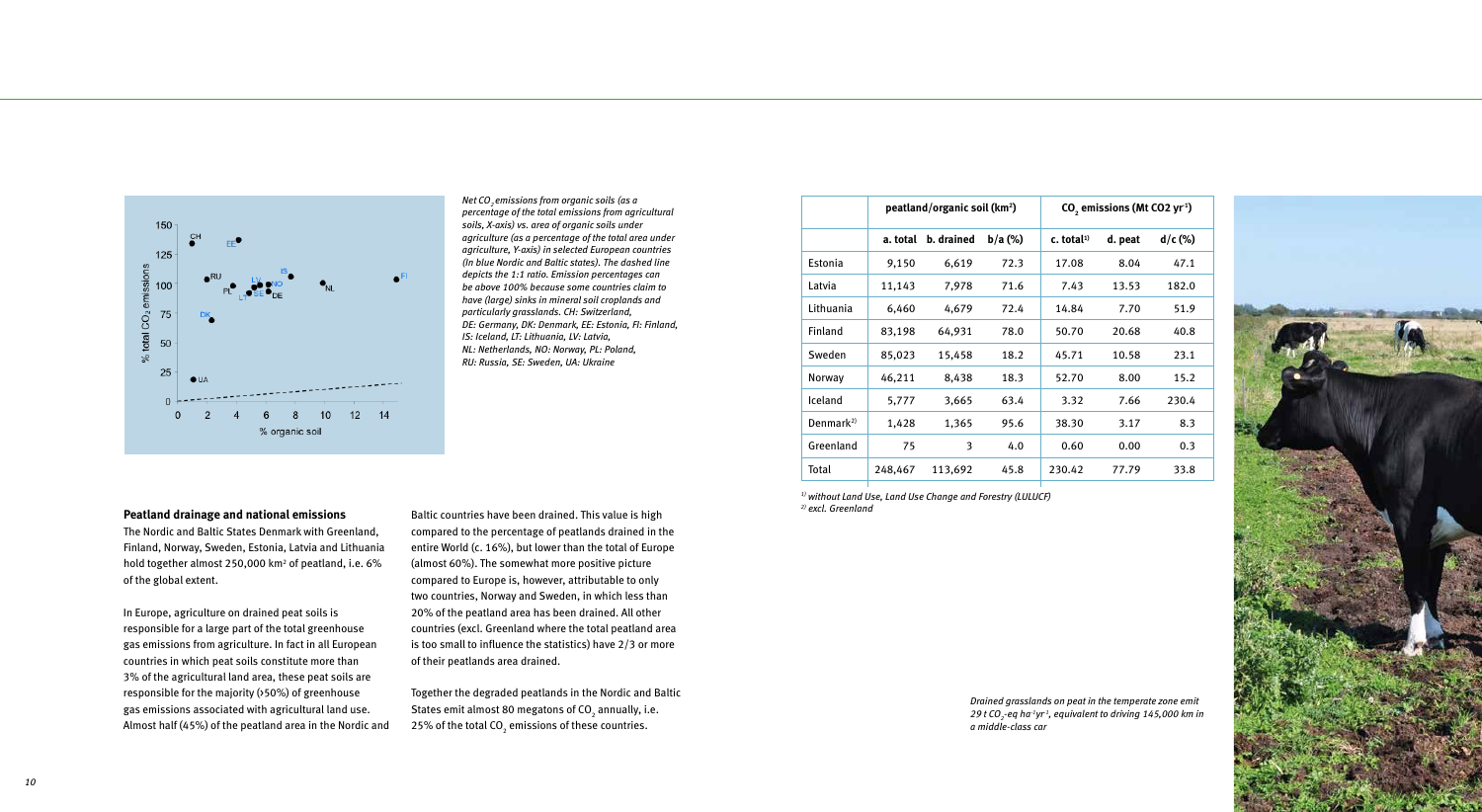In Iceland and Latvia the peatland CO $_2^{\text{-}}$ emissions are twice as large as the total CO $_2^{}$ -emissions from all other sources (excl. land use) combined, in Estonia, Lithuania and Finland 50%, in Sweden and Norway 25% and 15%, respectively. Only in Denmark (and Greenland) the peatland emissions lay below 10% of the total other  $\mathrm{CO}_2$ -emissions. These figures show that peatlands should play an important role in national climate change mitigation policies.

#### **Peatland rewetting as solution**

If the water table is restored to pre-drainage levels, greenhouse gas fluxes become again similar to fluxes from undrained peatlands. In other words:  $CO<sub>2</sub>$ emissions decrease, stop or even become negative (peat accumulation),  $\mathsf{N}_\mathfrak{z}$ O emissions stop and CH $_\mathfrak{q}$  emissions increase compared to the drained state.

Because CH $_{\textrm{\tiny{4}}}$  has a 23 times stronger climate effect than CO $_{{}_2}$  (the new IPCC Fifth Assessment Report even assumes 28 times), rewetted peatlands do not become 'positive' for the climate in an absolute sense (on the 100 year timescale). The immediate benefit of peatland rewetting is in the fact that the net greenhouse gas emissions from rewetted peatlands are significantly lower compared to the previous drained situation as is shown by the following table (based on the new IPCC tier 1 values for CO<sub>2</sub>, CH<sub>4</sub>, N<sub>2</sub>O and DOC for drained and rewetted organic soils):

It takes a while for the rewetted peatland to adapt to the new situation. During the first years after rewetting greenhouse gas fluxes tend to deviate from pristine sites, with rewetted nutrient poor sites usually showing lower and rewetted nutrient rich sites higher CH<sub>4</sub> emissions than pristine sites.

GL.

- the UN Framework Convention on Climate Change (UNFCCC) which allows rewetting of peatlands to be accounted under all land use activities of the Kyoto Protocol, including the new activity 'Wetland Drainage and Rewetting',
- the Convention on Biological Diversity (CBD) with its Aichi Target 15 to restore by 2020 'at least 15 per cent of degraded ecosystems, thereby contributing to climate change mitigation and adaptation and to combating desertification',
- the UNESCO World Heritage Convention and the Strategy for the Heritage Management of Wetlands of the European Archaeological Council,
- the climate initiatives of the UN Food and Agriculture Organisation (FAO),
- the European Union Habitats and Water Framework Directives, the EU Biodiversity Strategy and the EU domestic climate policy with respect to LULUCF,

• the Convention on the Protection of the Marine Environment of the Baltic Sea Area (Helsinki Convention).

Rewetting of peatlands also leads to a re-instalment of the other important ecosystem services. Several Nordic-Baltic countries have already practiced largescale rewetting of peatlands for restoring biodiversity, whereas Denmark and Sweden have also implemented rewetting to reduce nutrient output to lakes, coastal areas and the Baltic Sea.

#### **The policy framework for rewetting**

Rewetting of peatlands is consistent with a wide variety of policy agreements to which the Nordic and Baltic countries (and – where applicable – most other countries) have committed. These include:

The 'wise use' concept of the Ramsar Convention provides an important bridge between these initiatives.

#### **Designating Ramsar sites**

As a worldwide instrument for the conservation of wetlands the Ramsar Convention plays an important role in highlighting the climate regulation function of the world's peatlands and in stimulating their conservation and restoration.

The designation of peatlands as Wetlands of International Importance will contribute to the further recognition of the important role of peatlands for the world's climate and biodiversity. Designating peatlands solely for climate change mitigation may, however, give the wrong impression that individual peatlands, even the largest ones, contribute decisively to climate change mitigation, therewith hampering the necessary comprehensive conservation of all peatlands as carbon sinks and stores.

From a climate perspective it is irrelevant where on Earth emissions or emission reductions take place, because gases in the atmosphere are dispersed across the globe within a few days.

The safeguarding of the climate regulation function of peatlands will benefit from an all-encompassing wise

The Ramsar Convention on Wetlands has explicitly recognized the importance of peatlands for climate change mitigation and has called upon its member states 'to minimize the degradation, as well as promote restoration, and improve management practices of those peatlands and other wetland types that are significant carbon stores, or have the ability to sequester carbon'.

| Initial drained land use | Emission reduction after rewetting<br>(t CO <sub>2</sub> -e ha <sup>-1</sup> yr <sup>-1</sup> ) |                    |
|--------------------------|-------------------------------------------------------------------------------------------------|--------------------|
|                          | Temperate zone                                                                                  | <b>Boreal zone</b> |
| <b>Forest Land</b>       | 6                                                                                               | $\mathcal{P}$      |
| Cropland                 | 28                                                                                              | 34                 |
| Grassland                | 20                                                                                              | 25                 |
| Peat extraction          | 9                                                                                               |                    |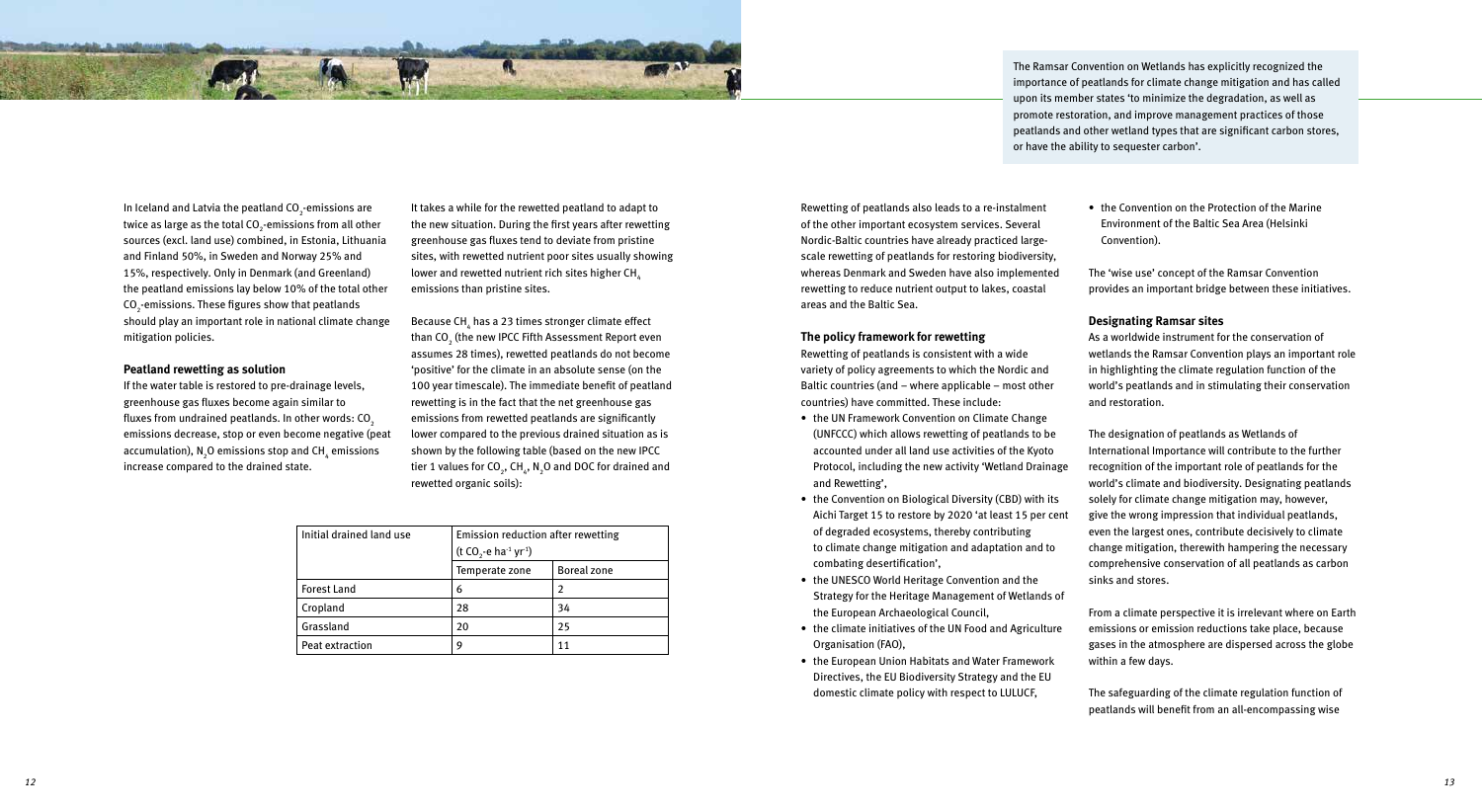*15*



use approach for all peatlands worldwide. The Ramsar Convention could intensify its efforts in pursuing such comprehensive approach, especially in cooperation and in synergy with initiatives already being undertaken.

A crucial element of such strategy would be to use peatlands as centres for raising public awareness, i.e. by illustrating the important role of peatlands for global climate regulation and for many other locally, nationally and internationally relevant ecosystem services and by providing on-the-ground examples of peatlands management. Such centres will be specifically effective for sites where natural, degraded and restored peatlands can be contrasted, where drivers and effects of non-wise use can be made easily apparent, where ample opportunity exists for communication, education and public awareness, and where a relevant audience is easily available. These attributes can support the arguments for designating a peatland as a Wetland of International Importance (Ramsar Site) using climate regulation (criterion 1) as an additional criterion for designation.

#### **Key challenges**

An effective use of the opportunities of re-establishing the high water table in peatlands and thereby reinstalling the provision of peatland ecosystem services including climate regulation comprises the following key challenges:

- Identification of priorities through mapping peatland distribution, drainage status, actual emissions and biodiversity conservation hotspots.
- Identification of success criteria and adequate indicators of successful peatland rewetting.
- Set up of good practice demonstration projects to raise awareness, share expertise and innovation, and develop guidance.
- Strengthening links between science and policy to ensure that policy objectives are based on science and are clear and quantifiable.
- Further commitments to conserving and rewetting peatlands.
- • Development and implementation of adequate mechanisms and direct funding for – where applicable – changing drained peatland use to paludicultures (wet agriculture and forestry).
- • Avoidance and abolition of subsidies and regulations which incentivise peatland damage, and development of stronger regulatory mechanisms and legislation.
- • Communication of the societal benefits of wet peatlands in terms of ecosystem services and the costs arising from damaged peatlands.
- Promotion of the role of peatland rewetting and restoration in reaching national and international policy targets, especially for climate regulation, water quality and biodiversity conservation.

**The Nordic Baltic Wetlands Initiative** (NorBalWet) is a Ramsar regional initiative with as participants Denmark, Greenland, Faroe Islands, Estonia, Finland, Iceland, Latvia, Lithuania, Norway, Sweden and Oblasts from Northwestern Russia. In 2013 Denmark designated the raised bog of Lille Vildmose as a Ramsar site using a Ramsar criterion on climate regulation. Sweden submitted nine new Ramsar sites using that criterion in the same year. Subsequently the NorBalWet Initiative initiated a project to assess the importance of Nordic Baltic peatlands for climate regulation.

### **Designating peatland demonstration sites using the Ramsar Convention**

Lille Vildmose in Denmark was designated as a Wetland of International Importance (Ramsar Site) in 2013 using for the first time an additional Ramsar criterion highlighting the important role of peatlands in climate regulation. The designation was also based on biodiversity criteria and the fact that the remaining raised bog habitat contains threatened and vulnerable ecological communities. An EU Life project supported by the European Commission, the private land owner Aage V. Jensen Naturfond, the Danish Nature Agency and Aalborg Municipality is currently rewetting large parts of the peatlands that were excavated and cultivated over the last three centuries and has started to reconnect isolated peatland habitats. Two out of four bog lakes have been re-established (plans exist for reestablishing a third lake in 2016). Raised water tables and restoration of former lakes and bogs have immediately resulted in an overwhelming increase in biodiversity. Within the last devades iconic species such as European Otter, Golden Eagle, White-tailed Eagle and Common Crane have (re)colonized Lille Vildmose and started to reproduce. To catalyse peat formation, sphagnum mosses have been experimentally planted under various conditions. A visitor centre with wildlife exhibitions and films has been established and provides guided tours into the peatlands as well as special education programs for school classes. Funds to inform about climate regulation by peatlands have now been secured. Although the contribution of Lille Vildmose to global climate regulation may appear a tiny drop in the ocean, an impressive number of 50,000 interested local people and national and international tourists visited the centre in 2014.

*Lille Vildmose, Denmark*